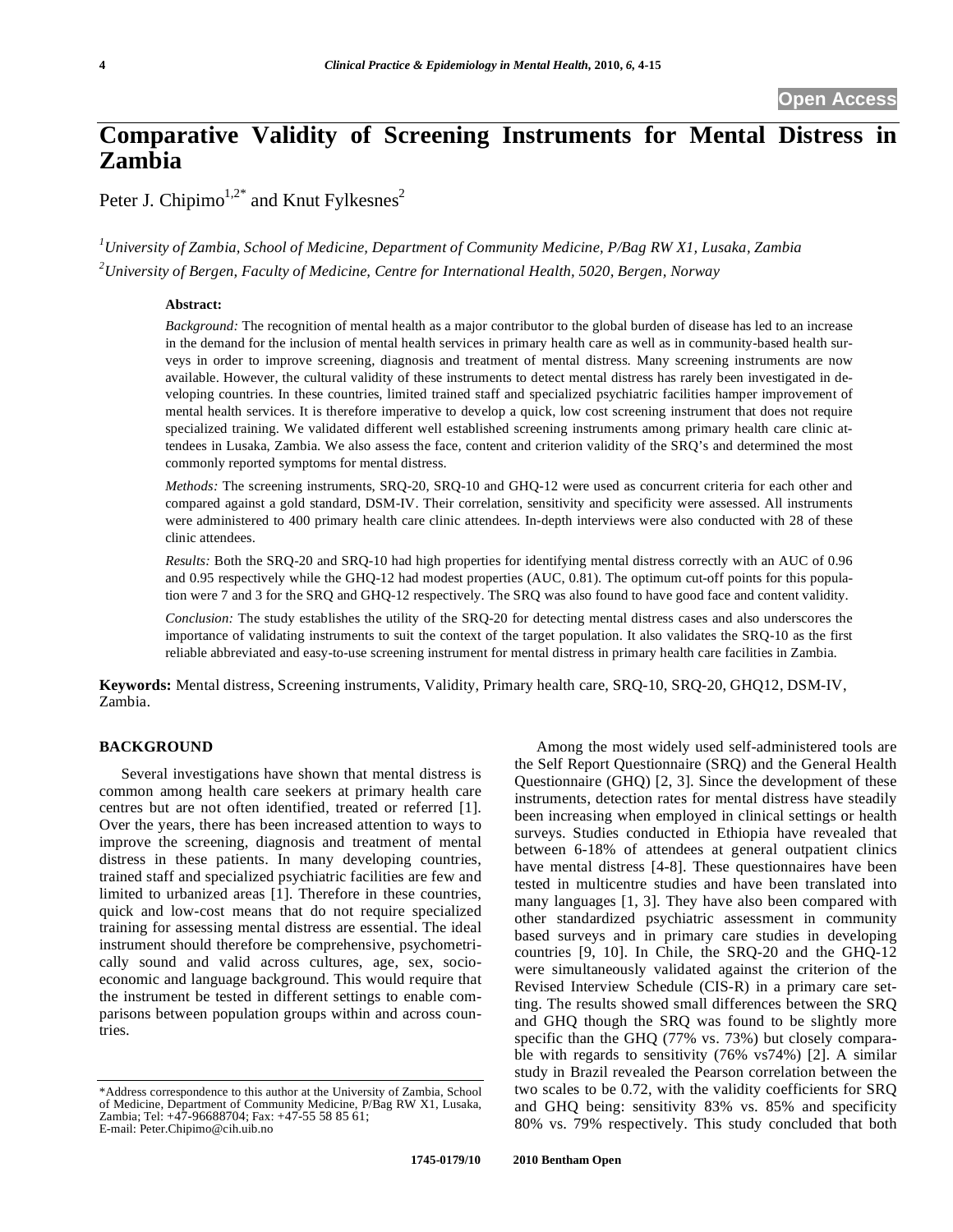instruments showed similar results [11]. The relatively few studies conducted in Sub-Saharan Africa have shown similar results, for example, Bhagwanjee *et al.* showed an unweighted sensitivity and specificity of 93.9% and 62.5% when the SRQ-20 was compared against the DSM-IV schedules for common mental disorders [12], while Reeler and Todd found sensitivity and specificity in the range of 80% [13]. Similar studies have been conducted among highly selected groups such as prenatal and postnatal women and in association with post-traumatic stress disorder in excombatants [14, 15]. From, Zambia we could only find two studies which used the SRQ to measure mental distress. The first study validated the SRQ-20 by elucidating explanatory models for mental illness among low-income women while the other investigated the prevalence and determinants of mental distress and discussed the factors mediating its impact on HIV using the SRQ-10 as a screening instrument [14, 16]. Both studies, however, did not compare the SRQ to other established instruments and did not investigate the optimum cut-off point to be used for the Zambian population.

Most of these mental distress screening instruments started off as long, tedious and comprehensive scales which covered all dimensions of the universe of psychological/psychiatric constructs under study. However, with time they have been abbreviated in order to make them easy for use in busy clinic setting as well as in settings where some patients maybe illiterate and requiring the questionnaire to be read out to them. Emerging epidemiological studies investigating the correlation, reliability, the sensitivity and specificity between the long versions and the abbreviated versions of the instruments have shown that the later are just as capable (or even better) of identifying psychological distress. [17- 19]. Good to excellent inter-rater agreement (Kappa coefficients) have been reported with abbreviated instruments and thus they have been judged to be acceptable and appropriate for use in different kinds of settings and countries [1, 20]. Overall these studies concluded that the subscales covering psychological distress functioned well and appeared to reflect a broad dimension of depression and anxiety disorders. The results also suggest that the shorter versions are valid and perform almost as well as the full versions, if not better, implying that these tools can be used inter-changeably, at least where depression is concerned [17, 18]. Along side considerations for an instrument's ability to identify cases, the factors that influence misclassification of cases also need due consideration. Several investigations have shown that misclassification by these questionnaires are significantly associated with social and demographic variables (education and sex), males being more likely than females to be misclassified as false negatives while the poorly educated respondents as false positives [2]. Other studies have attributed misclassification to language barriers, motives and cultural differences [21]. In a feasibility study conducted in Ethiopia using the SRQ-24, only moderate criterion validity was found. The limitations for this instrument in this study, was attributed partly due to it being very sensitive to helpseeking patterns of behavior by the participants. As a result, participants were found to be mentally distressed even in the absence of any mental illness. The study also revealed problems in trans-cultural communication because many of the diagnostic concepts used in this instrument were too "western" to be transposed unchanged to the Ethiopian culture. It was thus concluded that the items in the instruments needed fairly extensive modification to be applicable in the Ethiopian context [22].

In this paper we investigate the correlation, sensitivity and specificity, and we calculate the area under the curve (AUC) of receiver operating characteristics for various cut off points for the SRQ-20, SRQ-10 and GHQ-12 among primary health care clinic attendees in Lusaka, Zambia. The SRQ's and GHQ-12 are used as concurrent criteria for each other against the DSM-IV as the gold standard. We also assess the face, content and criterion validity of the SRQ's and determine the most commonly reported symptoms for mental distress in these scales.

# **METHODS**

# **The Setting and Study Design**

A concurrent nested mixed method research design was used (Fig. (**1**)). We assessed attendees at 4 primary health care centers run by the government of the republic of Zambia between December 2008 and May 2009. These clinics were purposely selected within the city of Lusaka, two of which were clinics in very high density areas (Kalingalinga and Mtendere) while the others were clinics in a medium density area (Chilenje and Chelston). The residents of these areas speak a number of languages but mainly English and Nyanja.

# **Procedure**

A pilot study was first conducted at Kabwata clinic (outside the study sites) (Fig. (**1**)). Forty-five outpatients were interviewed and based on the results it was decided that the questionnaire would be read to all the participants irrespective of their education level. A time sample of 400 clinic attendees aged 16 years and over was asked to participate in the study between January and March 2009. The purpose of the study was explained to each participant by the research assistants and consent was asked for. Each clinic was sampled randomly on selected days, 3 times each week. On the selected day, interviews were conducted with consecutive clinic attendees at the clinic outpatients department.

# **Quantitative Procedures**

A brief social and demographic questionnaire was administered to all the participants by research assistants who had received training in carrying out interviews. The interviews lasted approximately 10 minutes. Information on participant's demographic characteristics, including age, gender, educational attainment, residence and marital status, was collected using standard questionnaire items. The participants were also asked in what language they wanted the interview to be carried out. Socioeconomic position was assessed using the participant's educational attainment, employment status and an asset index based on items intended to reflect household wealth. These included household ownership of appliances (TV, radio, refrigerator, electricity, bicycle, plough, cattle and donkey) and other household resources (running water in the home, type of toilet, type of floor, and type of roofing material). A summative wealth index was then constructed which was categorized into low, medium and high wealth index. The participants were also asked to rate their own health status by answering the ques-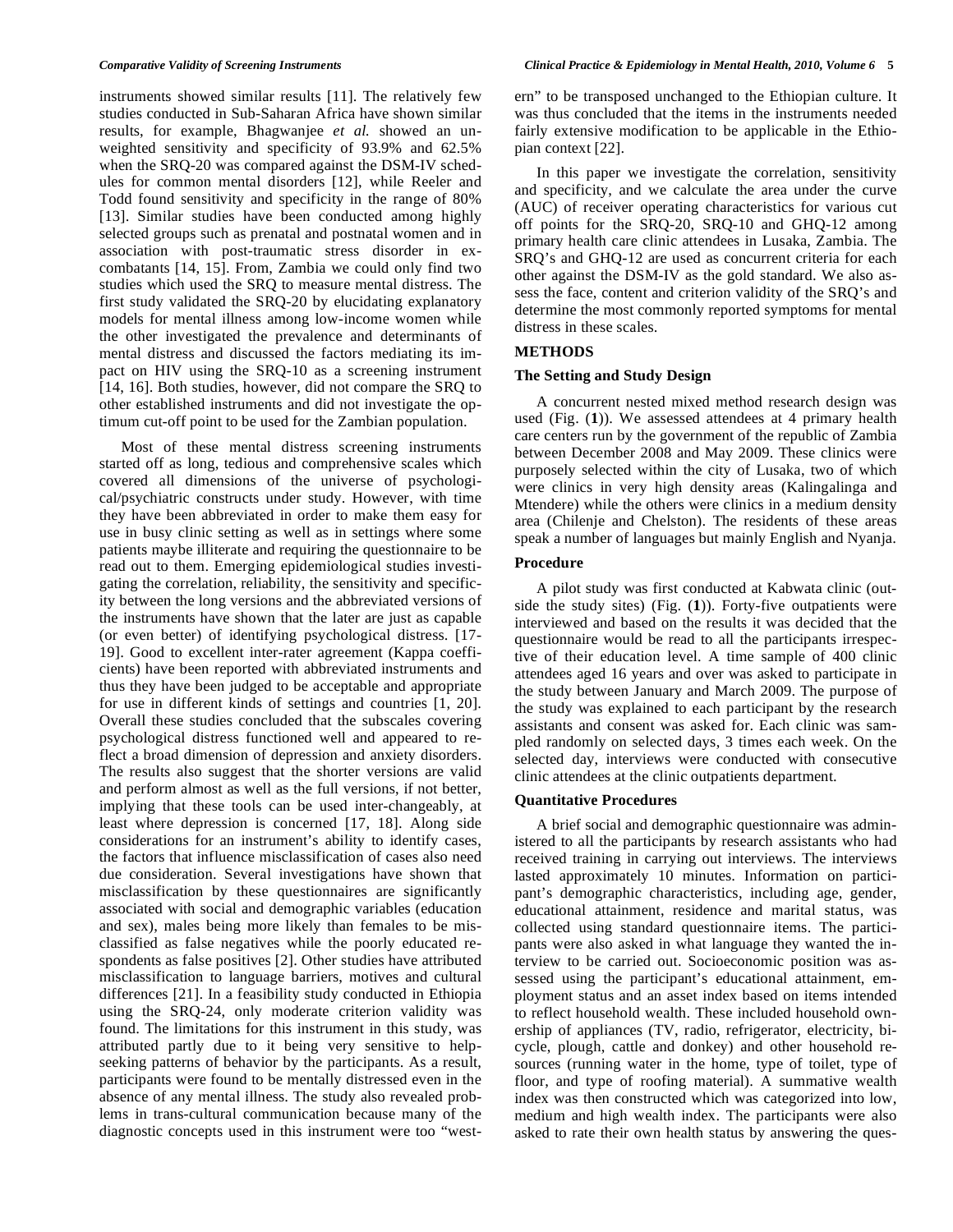#### **6** *Clinical Practice & Epidemiology in Mental Health, 2010, Volume 6 Chipimo and Fylkesnes*

tion: How would you say your health is at the moment? Is it, (1) Very poor, (2) Poor, (3) Fair, (4) Good, or (5) Excellent? The recent life events were evaluated by events occurring in the previous 12 months based on whether the participant had experienced (1) Break-up of a marriage (2)Break-up of a sexual relationship, (3) Physical abuse, (5) Neglected or disowned by family or (6) loss of a loved one.

The SRQ-20 and the GHQ-12 were used to measure global mental distress. These interviews were conducted by interviewers of the same sex as the participant. The participants were then classified into two groups according to their scores on the SRQ-20 (low, 0-7; high 8+) and GHQ-12 (low, 0-3; high, 4+). Subsequently these participants were directed to a medical officer who held a clinical interview with them for the ailments that brought them to the clinic as well as conducting a psychiatric inquiry where the DSM-IV schedules for common mental disorders was used to determine the presence and diagnosis of a psychiatric disorder. The general health assessment and the mental distress assessment were done at the same time so that the patients were not delayed due to the study. The clinical interview was conducted blind, without the knowledge of the questionnaire results.

#### **Qualitative Procedures**

In the second part of the study, in-depth interviews were conducted in a subsample of 28 participants nested within the quantitative sample. The sample consisted of participants who were classified as being high scorers (14 participants) and low scorers (14 participants), on the basis of the SRQ-20 score >7 and GHQ-12 score >3. These interviews were used to assess face and content validity.

#### *Face Validity*

This facet simply indicates if on the face of it, the SRQ appears to assess meaningful and relevant qualities. Normally this facet is based on a review by a panel of experts. In its original development the SRQ was assessed by a panel of experts from different countries who selected SRQ items from different questionnaires. In this study the approach to assess face validity was to ask the target population what they think the instrument is suppose to measure.

#### *Content Validity*

This consists of a determination of whether the instrument captures all the relevant concepts and if it is representative of the battery of questions that could have been asked for individuals under study. It is closely related to face validity since it also requires validation-by-assumption by a panel of experts. However the concept of content validity that we adopt here is a subjective judgment based on a review of the various items by the respondents. We thus asked the respondents to interpret their "yes" responses to the items in the SRQ-20. We also asked them to give us as many examples as possible to support their answer. We additionally asked them what remedy they think would work to abate the symptoms. Answers to these probing questions were used as a basis to ascertain whether the yes-answer had the same meaning for the respondent as it did for the investigator. The three stages considered in this study at which a yes-answer maybe invalid were the language of the interview, concepts and motives behind the "yes" answer. The interviews took approximately 20 minutes per session.

# **Instruments**

#### *Self-Reporting Questionnaire- 20 (SRQ-20)*

The SRQ-20 was developed by the World Health Organisation (WHO) as a screening tool for common mental disorders [1]. It was primarily developed for use in primary health care settings, especially in developing countries. Originally (SRQ-25) it consisted of 25 questions, 20 related to neurotic symptoms, 4 concerning psychosis and 1 asking about convulsions. This study concentrates on the SRQ-20, which (consists of 20 yes/no questions) assesses presence of neurotic symptoms (anxiety, depression, psychosomatic) mainly because few patients with functional psychosis come spontaneously to primary health centres and so usually more active case finding by primary health workers in the community is required. Secondly, psychotic patients are often easily recognised as being psychotic and in most cases, are unaware of their condition. Hence, the use of a questionnaire to detect psychoses is questionable. The SRQ-20 has been tested in numerous settings. Depending on the setting, community surveys or primary care, varied cut-off points have been used although cut-off point of 7/8 is widely used [1]. As far as we know no such study with equal representation of men and women has been conducted in Zambia.

#### *Self-Reporting Questionnaire-10 (SRQ-10)*

The SRQ-10 is basically an abbreviated version of the SRQ-20. The instrument contains a weighted sum of 10 symptom questions which have dichotomous responses but do not probe to evaluate symptom severity. The scale measures the following symptoms over the preceding 30 days by asking: In the past 30 days: *Do you sleep badly?, Do you cry more than usual?, Do you find it difficult to enjoy your daily activities?, Do you find it difficult to make decisions?, Is your daily life suffering?, Are you unable to play a useful part in life?, Has the thought of ending your life been on your mind?, Do you feel tired all the time?, Do you often have headaches?, Is your digestion poor?* We have previously used this instrument in population based studies in Zambia and yielded results that were comparable to those of studies done using the SRQ-20 [16]. However, to our knowledge comparisons between the abbreviated versions and the full versions of Self-Reporting Questionnaires have not been done in Zambia and we could not find similar studies done elsewhere.

# *General Health Questionnaire- 12 (GHQ-12)*

The General Health Questionnaire is a screening instrument designed for use in general practice but has been shown to be valid for use in community surveys as well [19]. It was originally a 60 item questionnaire but subsequently a number of abbreviated versions have been derived. Thus, there are the 30-, 28-, 20- and 12- item versions. All these versions have been subjected to many validity studies and the authors reported validity indices that suggest that these are widely acceptable tools for detecting psychiatric morbidity. The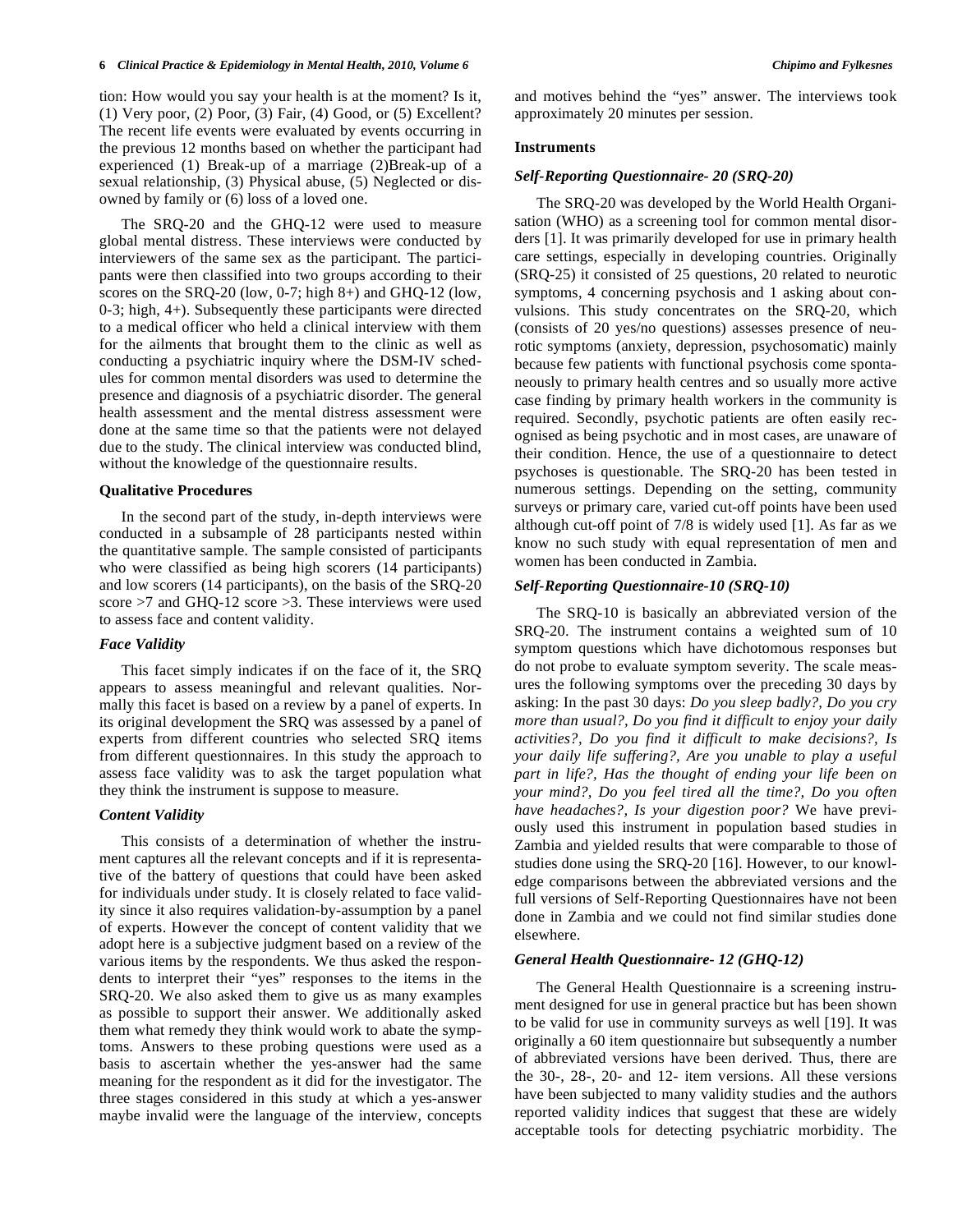instrument contains 12 symptom questions which are scored on a four-point likert scale ranging (0-1-2-3) from muchless-than-usual to much-more-than-usual. However, in the analysis this scale is often collapsed to a dichotomous scale (0-0-1-1). Depending on the setting, community surveys or primary care, varied cut-off points have been used although cut-off point of 3+ is widely accepted as indicative of psychiatric morbidity [23].

# **Gold Standard**

# *Diagnostic and Statistical Manual of Mental Disorder 4th Edition (DSM-IV)*

The Diagnostic and Statistical Manual of Mental Disorders (DSM) is the standard classification of mental disorders used by mental health professionals. It is intended to be applicable for use across settings, inpatient-outpatient clinics, primary care, and with community populations. It has been used by clinicians and researchers of many different orientations such as psychiatrists, psychologists, social workers, occupational and rehabilitation therapists, and other health and mental health professionals. It is also a necessary tool for collecting and communicating accurate public health statistics. The DSM has a diagnostic classification, which is the list of the mental disorders that are officially part of the DSM system and making a DSM diagnosis consists of selecting those disorders from the classification that best reflect the signs and symptoms that are afflicting the individual being evaluated. For each disorder, a set of diagnostic criteria indicating what symptoms must be present (and for how long) in order to qualify for a diagnosis are provided [24]. The use of these diagnostic criteria has been shown to increase diagnostic reliability (i.e. likelihood that different users will assign the same diagnosis) [23]. The DSM-IV is widely accepted and used as the gold standard for psychiatric diagnosis in Zambia.

#### **Instrument Translation**

All the instruments were translated into Nyanja and Bemba as these are the most predominantly spoken languages in Lusaka. The results from the pilot study also confirmed that participants who did not speak English opted to be interviewed in Nyanja or Bemba. These instruments were then back translated to English by bilingual translators from the linguistics department of the University of Zambia. Discrepancies that were found were discussed further by a group that included the principle investigator, translators and a medical doctor from the psychiatric hospital. This was to ensure face validity as well as conceptual meaning. Few final changes were made after the pilot study.

### **Training of Study Staff**

A team of three male and three female interviewers who had no experience in mental health care administered the SRQ-20 and the GHQ-12. They, however, all had previous experience administering questionnaires in other epidemiological studies. A three day training session was conducted in administering the instruments. This involved explanation and discussion of conceptual definitions of each item in the instruments and role playing. This was followed by a 1 day field test.

## **Ethical Issues**

The Research and Bioethics Committee of the University of Zambia and the Ministry of Health, through the Lusaka District Health Office approved this study. Permission to conduct the study was also further sought from the authorities in charge of the Primary Health Centres. The study was conducted in accordance with the guidelines of Good Clinical Practices in biomedical research.

#### **Statistical Analysis**

The data was analysed using SPSS version 15. In this study, receiver operating characteristic (ROC) analysis was used to identify a cut-off point for the SRQ-10, SRQ-20 and GHQ-12 as defined with the DSM-IV as the gold standard. This plots sensitivity against 1-specificity for each possible cut-off point. The sensitivity and specificity here being the fraction of true positive cases and true negative cases correctly identified by the screening tools respectively. Each ROC is characterised by an area under the curve (AUC) which generally indicates the overall accuracy of the questionnaire over a range of cut-off points to distinguish between cases and non-cases. AUC ranges between 0.0 to 1.0 with 1.0 indicating perfect prediction and 0.5 indicating a prediction equal to chance. Hence we used the AUC to compare the screening tools over the total range of scores. We performed a factor analysis with varimax rotation to check for measurement equivalence. This refers to the equivalence of construct or theoretical validities across populations, which is a prerequisite for the comparison of prevalence rates or mean scores of the scales [25]. Independent t-tests were performed to compare the scales between sexes while the Pearson Chi-square was used to compare the psychiatric diagnosis in the same groups. We also calculated Pearson correlation coefficients to examine the relationship between the scales.

# **RESULTS**

# **Socio Demographic Characteristics**

The sample was composed of 400 respondents who completed the SRQ-20 and the GHQ-12 and were subsequently referred to the Medical Doctor for clinical interview using the DSM-IV. These respondents were visiting the four Primary Health Care (PHC) centres for various medical reasons. Ten patients were not included because they refused the clinical interview. There were, however, no significant differences between the total sample and the participants that refused the clinical interview in sex ratio, wealth status, marital status and educational attainment. The respondents who were ethnically from the Bemba speaking tribes accounted for 26% of the total study population, while 16% were Nyanja and only 12% were Tonga. However almost half of the respondents preferred English as the language for the interview, while the others preferred Nyanja and Bemba (38.8% and 8.5% respectively). The sample had 167 (41.8%) men and 233 (58.3%) women (Table **1**). The male patients ranged in age between 16 and 67 years with a mean of 32 years (SD=11.1). Female patients ranged between 16 and 65 years with a mean of 29 years (SD=9.4). The majority of participants were married (64%). Most of the patients had more than 8 years of education (secondary 56% vs. tertiary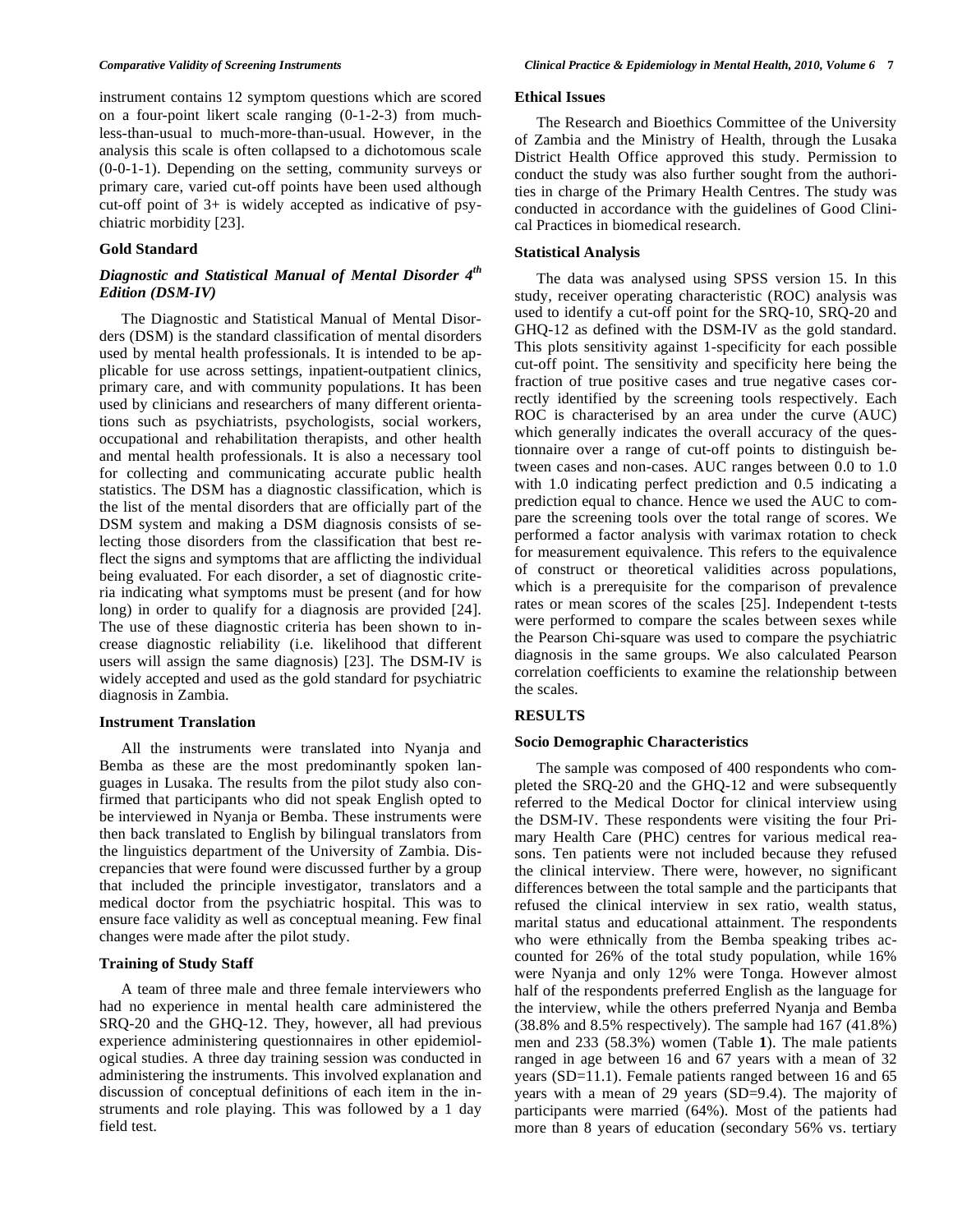

**Fig. (2).** Item by Item analysis of responses to SRQ-20.

19.5%) while 3.8% were illiterate. There were no statistical differences between the clinics serving the medium and high density catchment areas in terms of marital status  $(t= 1.139,$ p=0.06, eta<sup>2</sup> =0.00), wealth index (t=0.198, p=0.418, eta<sup>2</sup> = 0.00) and educational level (t=0.284, p=0.777, eta  $2 = 0.00$ ).

# **Outcomes on SRQ-20, GHQ-12 and SRQ-10**

Principal component analysis with varimax rotation of the SRQ-20 items revealed a two factor model (common disorders and social disability) that explained 50.1% of the variance.

A similar model was extracted from the SRQ-10 and explained 50.2% of the variance, while three factors (Common disorders, social dysfunction and loss of confidence) were extracted from GHQ-12 items by the same procedure explaining 49.9% of the variance. The factor structure of these instruments was similar to that reported in other studies [2, 26, 27]. We as a result found support for the measurement equivalence between the SRQ and GHQ-12 instruments. The correlation between the SRQ-20 and SRQ-10 was 0.85 while the correlation between these instruments and GHQ-12 scales was found to 0.60 and 0.52 respectively. Independent *t*-tests were used to compare differences in the continuous instrument scores between men and women and no significant differences were found. For comparison of definitive psychiatric diagnosis between males and females chi-square test was used and found to be insignificant (p=0.370). Over-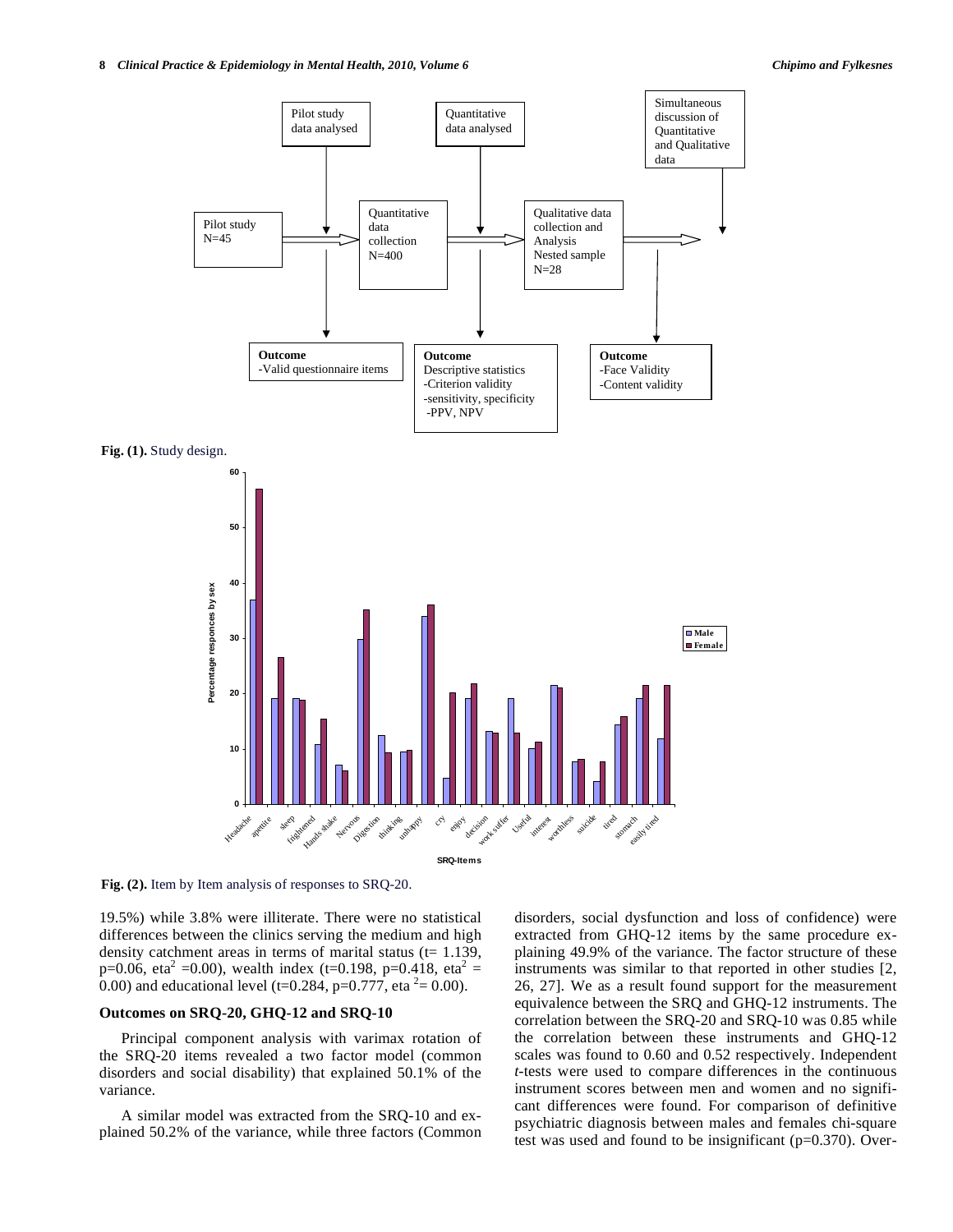#### **Table 1. Social and Demographic Factors**

|                              |            | Number (%) of Respondents |                  |                 |
|------------------------------|------------|---------------------------|------------------|-----------------|
|                              |            | <b>Male</b> ( $N = 167$ ) | Female $(N=233)$ | Total $(N=400)$ |
| Characteristic               |            |                           |                  |                 |
| Age                          | $16-24$    | 31.7                      | 36.6             | 34.6            |
|                              | $25-29$    | 13.2                      | 25.9             | 20.6            |
|                              | 30-39      | 29.9                      | 25.9             | 27.6            |
|                              | $40 - 49$  | 16.2                      | 7.3              | 11.0            |
|                              | $50+$      | 9.0                       | 4.3              | 6.3             |
| <b>Marital</b> status        | Single     | 44.3                      | 30               | 36.0            |
|                              | Married    | 55.7                      | 70               | 64              |
| Education                    | Illiterate | 1.8                       | 5.2              | 3.8             |
|                              | Primary    | 11.4                      | 27.2             | 20.6            |
|                              | Secondary  | 60.5                      | 53.0             | 56.1            |
|                              | Tertiary   | 26.3                      | 14.7             | 19.5            |
| Wealth index                 | low        | 24.8                      | 39.1             | 33.4            |
|                              | middle     | 33.3                      | 33.5             | 33.4            |
|                              | High       | 41.8                      | 27.4             | 33.2            |
| <b>Language of Interview</b> | English    | 62.3                      | 39.9             | 49.3            |
|                              | Nyanja     | 29.3                      | 45.5             | 38.8            |
|                              | Bemba      | 6.0                       | 10.3             | 8.5             |
|                              | Other      | 2.4                       | 4.3              | 3.5             |
| Gold standard                | DSM-IV     | 12.9                      | 14.0             | 13.6            |
|                              | Depression | 11.0                      | 11.0             | 11.0            |
|                              | Anxiety    | 0.6                       | 2.6              | 1.8             |

all the prevalence of common mental disorder as diagnosed by the DSM-IV classification was 13.6%, and was found to be mainly depression (10.8%) anxiety disorders (1.8%). The prevalence tended to be higher in females than males (women 14% vs. men 12.9%, p=0.743). An item-by-item analysis of the SRQ also revealed that females on average reported more symptoms of mental distress than the males (Fig. **2**).

# **Criterion Validity**

This part of the analysis focuses on the ability of the SRQ-20, GHQ-12 and SRQ-10 to screen for psychopathology (mental distress). Fig. (**3**) shows that SRQ-20 and SRQ-10 performed well with the area under the curve (AUC) being 0.96 and 0.95 respectively while the GHQ-12 had a modest AUC of 0.81. When analyzed separately for men and women no clear tendencies to perform better by sex were noted (Figs. **4**, **5**). Table **2** shows the sensitivity, specificity, positive predictive values, and negative predictive and kappa's values of the scales with different cut-off points. The most appropriate cut-off point was a trade off between sensitivity and specificity. Since these instruments are meant to be used as screening instruments, the optimal cut-off point is one with high sensitivity and an acceptable specificity. The optimal cut-off for both SRQ-20 (sensitivity 0.85, specificity 0.94) and SRQ-10 (sensitivity 0.81, specificity 0.96) was 7, while that for GHQ-12 was 2 (sensitivity 0.66, specificity 0.86). Further analysis by sex did not reveal any significant differences in cut-off points.

# **Content Validity of the SRQ**

The study to assess the content validity was conducted in a subsample of the quantitative study. It included 28 respondents, 15 (53.6%) of whom were male while 13 (42.9%) were female. The respondents had an average of 9 school years being slightly higher in males than in females (10 years vs. 8 years respectively). Over half (53.6%) reported that they were married, 39.3% were single while less that 1% were either, divorced, separated or widowed. Half of the respondents preferred to have the interview conducted in English while 23% preferred Bemba while 28.6% preferred Nyanja. The 28 respondents gave the yes-answer a total of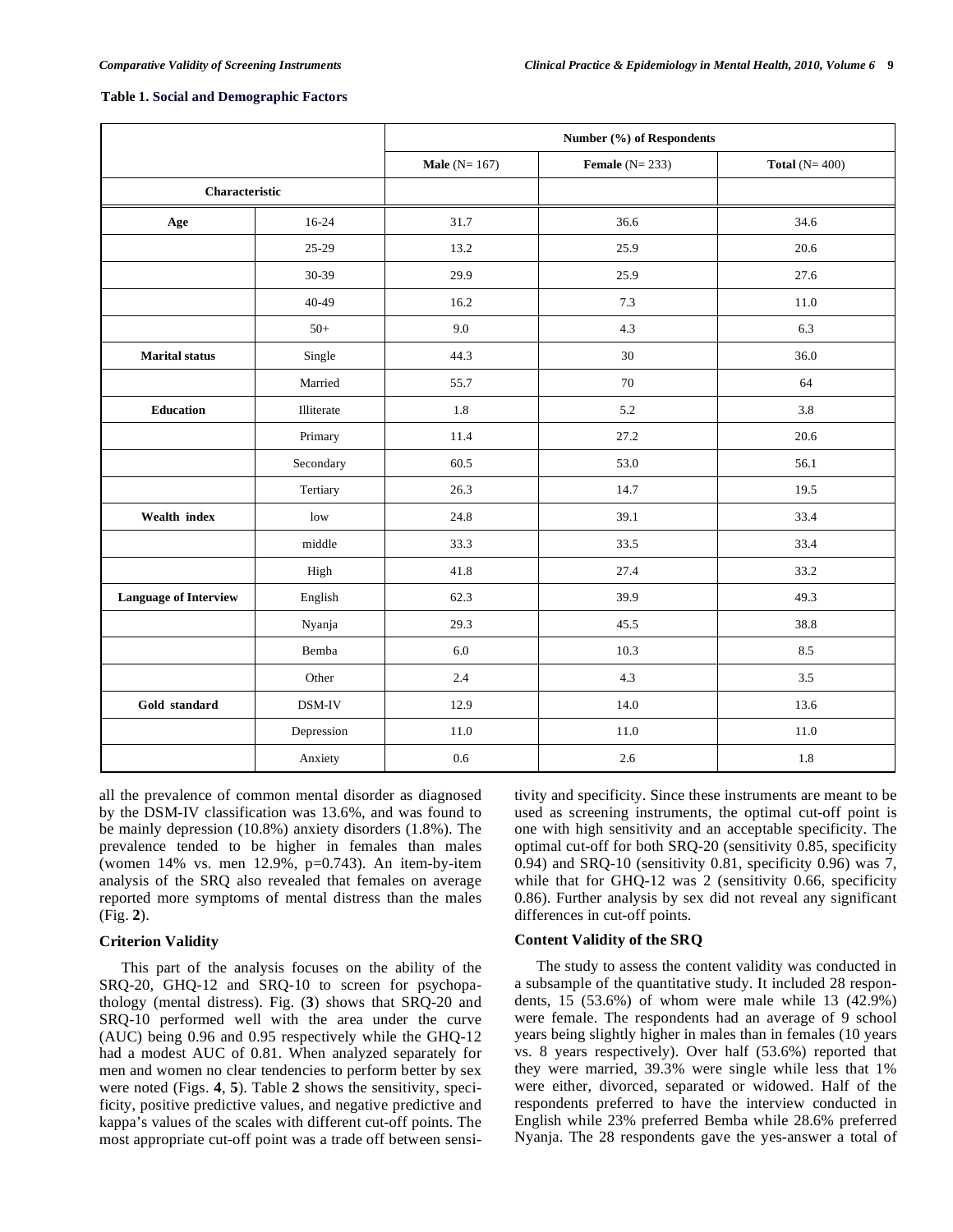

Area Under the curve (AUC) SRQ-10= 0.96, SRQ20=0.95, GHQ=0.81

**Fig. (3).** Sensitivity, Specificity AUC for SRQ-20, SRQ-10 and GHQ-12 (combined).



AUC SRQ-10= 0.99 SRQ-20= 0.99, GHQ-12= 0.81

**Fig. (4).** Sensitivity, Specificity AUC for SRQ-20, SRQ-10 and GHQ-12 (Males).

205 times on the SRQ. Invalidity of these answers was considered on two main stages listed below. The results are presented in Table **3**.

# **Conceptualization**

Differences in conceptualization of the question by the respondent were recorded in 25% of the yes-answers given.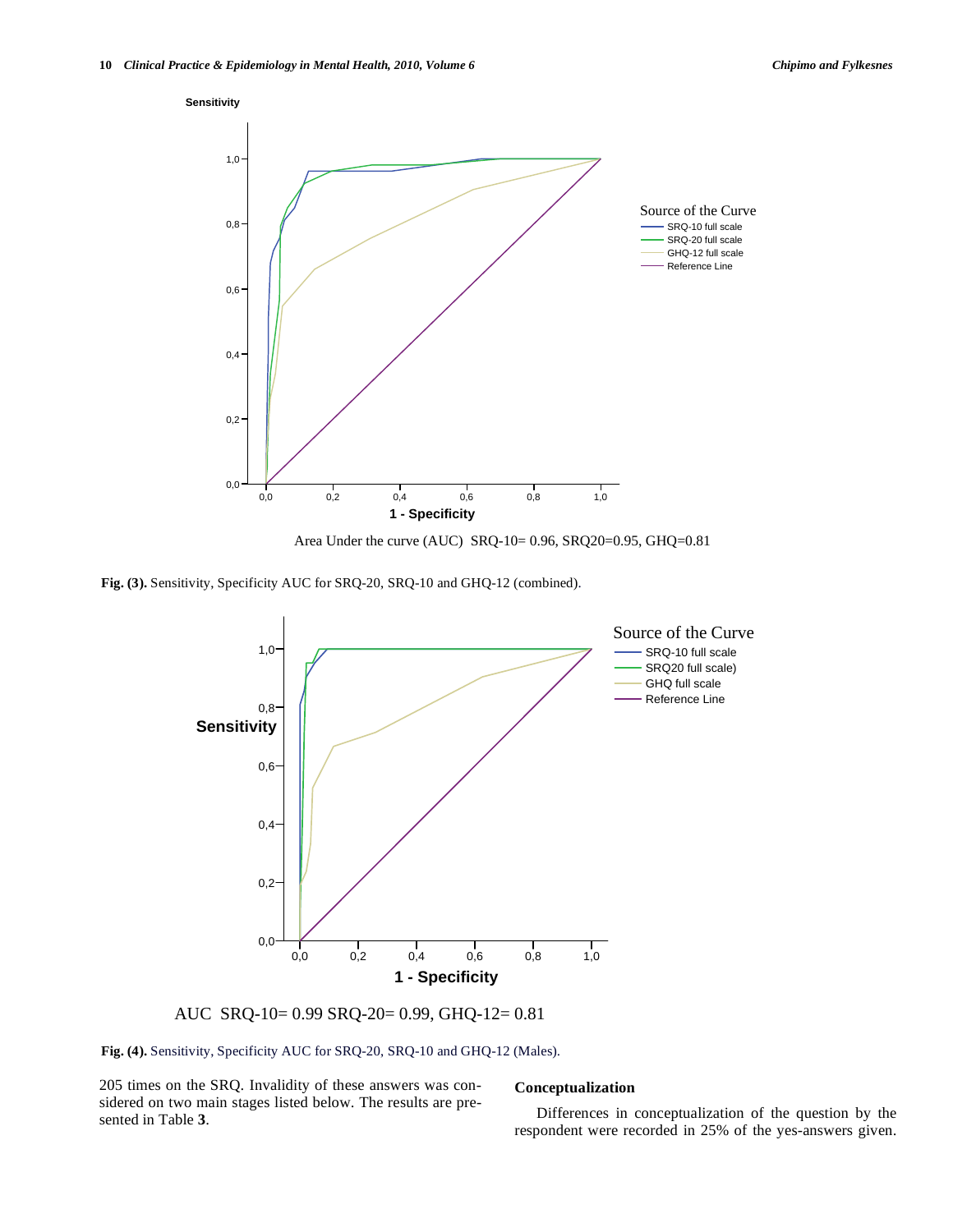

AUC SRQ-10=0.93, SRQ-20=0.92, GHQ-12= 0.81

**Table 2. Criterion Validity for SRQ-20, SRQ-10 and GHQ-12**

|              | <b>Scale</b>  | Cut-off        | <b>Sensitivity</b> | <b>Specificity</b> | <b>PPV</b> | <b>NPV</b> | % of Cases Screened<br>Correctly | k    | $% \simeq$ Cases |
|--------------|---------------|----------------|--------------------|--------------------|------------|------------|----------------------------------|------|------------------|
| <b>Total</b> | <b>SRQ-20</b> | 7              | 0.85               | 0.94               | 0.68       | 0.97       | 92.6                             | 0.71 | 16.5             |
|              |               | 8              | 0.79               | 0.96               | 0.75       | 0.97       | 93.6                             | 0.73 | 14.0             |
|              |               | 9              | 0.57               | 0.96               | 0.70       | 0.93       | 90.8                             | 0.57 | 10.8             |
|              | $SRQ-10$      | 7              | 0.81               | 0.95               | 0.71       | 0.97       | 92.8                             | 0.71 | 15.3             |
|              |               | 8              | 0.76               | 0.96               | 0.76       | 0.96       | 93.3                             | 0.72 | 13.3             |
|              |               | 9              | 0.71               | 0.98               | 0.84       | 0.96       | 94.4                             | 0.74 | 11.3             |
|              | GHQ-12        | $\overline{c}$ | 0.66               | 0.86               | 0.43       | 0.94       | 83.2                             | 0.42 | 21.6             |
|              |               | 3              | 0.57               | 0.95               | 0.67       | 0.93       | 90.2                             | 0.56 | 11.9             |
|              |               | 4              | 0.34               | 0.97               | 0.67       | 0.90       | 88.6                             | 0.39 | 6.8              |

*"Do you have headaches often?"* All the invalid answers given to this question were attributed to the presence of other intercurrent illness namely hypertension, malaria and toothaches. However the question largely managed to uncover information indicating the headache as a symptom of depression and/or anxiety.

*"Do you have uncomfortable feelings in your stomach?"*  - Among those giving invalid answers, this question was understood as an inquiry into presence of gastrointestinal ailment. The reasons most frequently given were: "Yes because I suffer from "gas" in my stomach" and "Yes I get uncomfortable feeling when I eat beans". Contrary the questions;*" Is your digestion poor?* and *Is your appetite poor?*" performed very well with the most frequent answer among the valid answers being: "Yes, I don't feel like eating because I have many thoughts and even when I feel like eating I have problems swallowing or I get full easily".

Anxiety Items: *"Are you easily frightened? Do your hands shake? Do you feel tense or worried?"* These items seemed to have a narrow meaning in the context of our study, and were interpreted as being an enquiry into literal feeling or state of being afraid. The most frequent answer was: "Sometimes, especially if I am threatened or if I am in trouble with spouse". We also probed the no-answers to these items and we found the same responses suggestive of the fact that being frightened, hands shaking or feeling tense or worried is associated with literal fear. This concept does not seem to exist in our sample unless there is a clear reason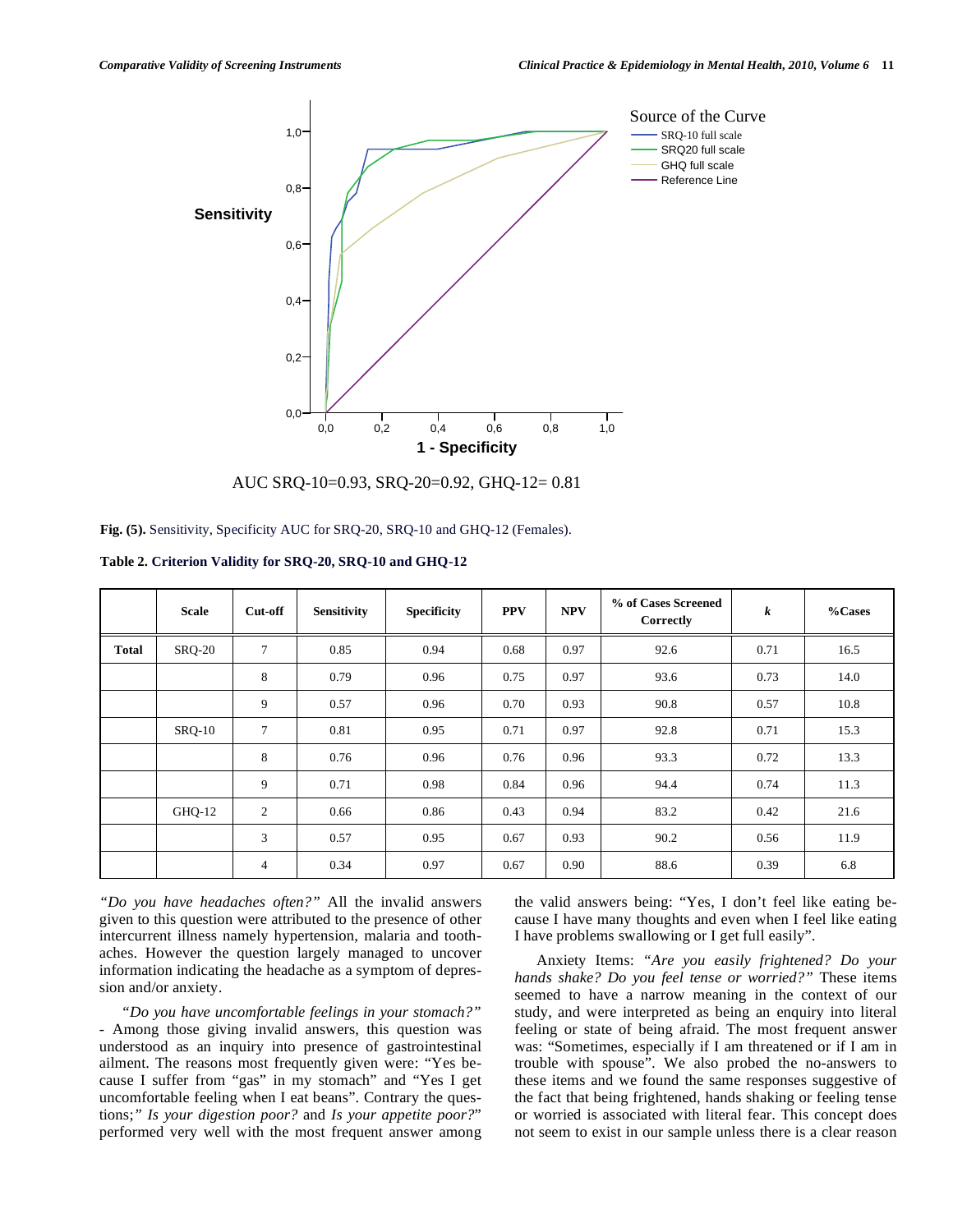#### **Table 3. Content Validity of SRQ**

|                                                                 | <b>Yes-Answers</b><br>$N = 205$ | <b>Reasons for Invalid Answers</b> |                          |                          |  |
|-----------------------------------------------------------------|---------------------------------|------------------------------------|--------------------------|--------------------------|--|
| <b>SRQ-Items</b>                                                |                                 | Concepts $n$ (%)                   | Language/Motives n (%)   | Total (%)                |  |
| 1. Headache*                                                    | 16                              | 4(25)                              | $\Box$                   | 25                       |  |
| 2.Appetite                                                      | 9                               | 2(22.2)                            | 2(22.2)                  | 44.4                     |  |
| 3. Sleep*                                                       | 17                              | 3(17.6)                            | 1(5.9)                   | 23.5                     |  |
| 4. Easily frightened                                            | 5                               | 5(100)                             | $\overline{\phantom{a}}$ | 100                      |  |
| 5. Hands shaking                                                | $\mathfrak s$                   | 3(60)                              | 2(40)                    | 100                      |  |
| 6. Feel nervous                                                 | 6                               | 1(16.7)                            | $\overline{\phantom{a}}$ | 16.7                     |  |
| 7. Poor Digestion*                                              | $\tau$                          | 2(28.6)                            | 5(71.4)                  | 100                      |  |
| 8. Trouble thinking clearly                                     | 11                              | 1(9)                               | 1(9)                     | 18.2                     |  |
| 9. Unhappy                                                      | 16                              | ÷,                                 | $\overline{\phantom{a}}$ | $\overline{\phantom{a}}$ |  |
| 10. Cry more*                                                   | 11                              | 1(9)                               | 1(9)                     | 18.2                     |  |
| 11. Enjoy activities*                                           | $\tau$                          | $\overline{a}$                     | 2(28.6)                  | 28.6                     |  |
| 12. Difficulty deciding*                                        | 5                               | $\overline{a}$                     | 1(20)                    | 20                       |  |
| 13. Work suffering*                                             | 16                              | 4(26.7)                            | 2(13.3)                  | 37.5                     |  |
| 14. Useful in life*                                             | 13                              | 1(7.7)                             | 4(30.8)                  | 38.5                     |  |
| 15. Loss of interest                                            | 10                              | 4(40)                              | 2(20)                    | 60                       |  |
| 16. Worthlessness                                               | 10                              | $\blacksquare$                     | $\frac{1}{2}$            | $\frac{1}{2}$            |  |
| 17. Thoughts of suicide*                                        | 5                               | $\blacksquare$                     | $\overline{a}$           | ÷,                       |  |
| 18. Always tired*                                               | 9                               | 7(77.8)                            | 1(11.1)                  | 88.9                     |  |
| 19. Stomach                                                     | $\,8\,$                         | 4(50)                              | 3(37.5)                  | 87.5                     |  |
| 20. Easily tired                                                | 9                               | 7(77.8)                            | 1(11.1)                  | 88.9                     |  |
| Depression Items <sup>§</sup><br>(Items 10, 11, 12, 13, 14, 17) | 57                              | 6(10.5)                            | 10(17.9)                 | 28.4                     |  |
| Somatic items <sup>§</sup><br>(Items 1,3, 7, 18)                | 49                              | 16(32.6)                           | 7(14.3)                  | 46.9                     |  |

\* § Items included in SRQ-10.

for it and so the items failed to uncover the information suggestive of anxiety.

*"Do you feel tired all the time?"* Was interpreted by the respondents as asking about whether they get tired easily as regards work rather than an enquiry pertaining to depression. The most frequent answer was "Yes I get tired because of work since I work very long hours".

# **Language and Motives**

We assigned a yes-answer to this invalidity category if the question had to be repeated one or more times or if it needed further explanation before an answer was obtained. We also assigned, to this category, respondents who said they didn't understand or who answered "I do not know" to the questions posed. We also included in this category respondents who insisted on the yes-answer but were unable or unwilling to give further details or examples of experiences

that would help us to clearly define the underlying psychopathology. Respondents who also directly indicated that they thought by participating in the interview they would be "fasttracked" to see the doctor were also assigned to this category, although these accounted for less than 1%. This kind of invalid answers were observed in 15.6% of the yes-answers and was attributed to not understanding the content of the question and complexity of the words used.

# **Face Validity of SRQ**

Within the subsample we also assessed the face validity of the SRQ by asking the respondents what they thought the instrument was supposed to measure and we also probed further by asking the respondents what they thought the aim of these questions were. The SRQ was found to have good face validity with 71.4% of the respondents saying that we were assessing mental health. The most common response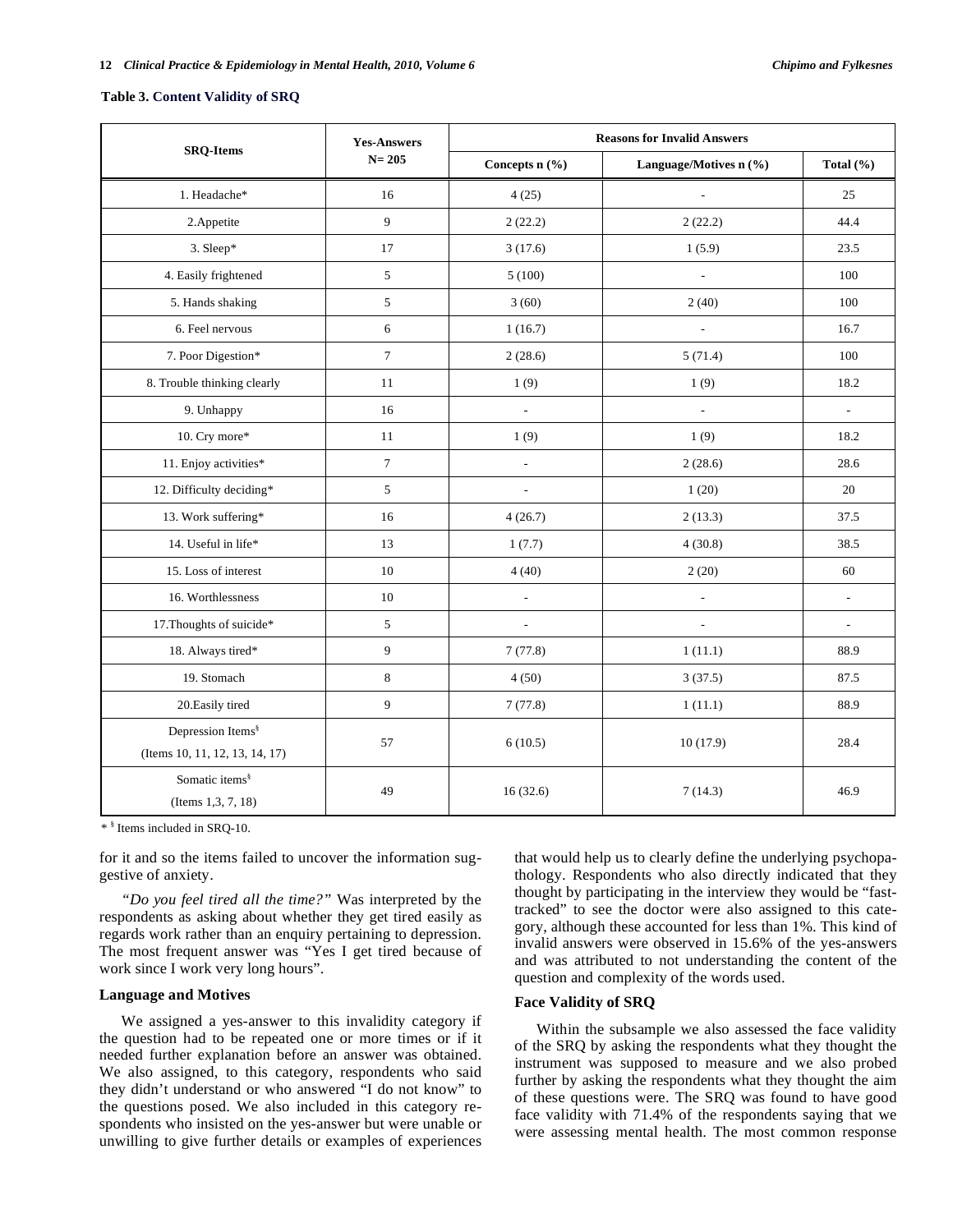was that we were measuring "problems of the mind and soul" (53.6%) while 17.9% said we were assessing stress and depression. The proportion who said they did not know the aim of the questions was 28.6%.

# **DISCUSSION**

We employed a concurrent nested mixed methods research design (QUAN qual) in a crossectional study conducted in four primary health care centers in the city of Lusaka aimed at comparing the validity of the SRQ-10 against that of the SRQ-20 and GHQ-12 in the screening for mental distress. DSM-IV was used as the gold standard. Overall the SRQ-10 showed good criterion validity at the optimum cut off point of 6/7 with the area under the curve (AUC) being 0.96 with good sensitivity and specificity (0.85 and 0.94 respectively). It was highly correlated to the SRQ-20 and only modestly to GHQ-12. (0.85 vs. 0.52) The SRQ-10 was also found to have good face validity. Content invalidity was found surrounding the anxiety items (Frightened, handsshaking and nervous) and some somatic items (Headache, abdominal symptoms and tiredness). This was attributed mostly to conceptualization and to a less extent Language and motives. The prevalence of mental distress was found to be 13.6% compared with 15.3% based in the SRQ-10. This point prevalence is close to what was found in a population survey conducted in Zambia [16], and falls within the range of reported prevalence of mental distress in the region [28, 29].

We compared the abbreviated SRQ-10 with the widely validated SRQ-20. Different validation coefficients have been reported for the SRQ-20 in these countries [1, 11]. A study in Kenya validated SRQ against the Clinical Interview Schedule (CIS) and reported specificity of 93.3% and specificity of 89.2% [10], while a study in Ethiopia reported a sensitivity range of 68.4%-85.7% and specificity ranging between 62%-75.6% when they validated the SRQ against the Edinburgh postnatal depression scale (EPDS) [15]. In our study we found very high correlation coefficient between SRQ-10 and SRQ-20 with similarly high validation coefficients. The minor differences in the coefficients could be due to the use of different gold standards. It might also be attributed to the differing samples to which the instruments were applied. The validation coefficients reported here might also be somewhat higher because the study was conducted in an urban population with an average of education of 8 years and 50% of whom preferred English as the language of the interview. Comparison of the SRQ-10 and the GHQ-12 revealed a rather modest correlation coefficient despite GHQ-12 having acceptable validation coefficients. The validation coefficients we found were lower than those reported in other studies [2, 19]. This could be attributed to the negative phasing of its items. Often the questions had to be rephrased several times for the respondent to understand. The likert scale also proved to be confusing for the respondents and challenging to score for the research assistants. This challenge with scoring the GHQ-12 has also been reported by other authors who have questioned the best method of scoring [30-32] and the value of the using the likert scoring system [29, 32]. Another plausible reason is the cut off point we used for the GHQ-12. Although the cut off point we used is similar to that used in other studies, evidence suggests that using the median score

as the cut off point is better than using the mean score or other predetermined cut off points, especially in population which are "GHO naïve" [33].

Broadly speaking, the validity coefficients did not seem to be affected by the socio-demographic factors as there were no statistically significant relationships noted. It was therefore unnecessary to use a different cut off point for men and women. These findings are different from some other studies that have suggested a higher false negative rate in men than in women attributed to the fact that expression of emotion would be stigmatizing among men [11].

The SRQ-10 showed good criterion validity overall although a limited percentage of participants gave invalid answers to some items on somatic symptoms. Several reasons can be given to explain this but the most important seemed to be related to communication problems based on different conceptual meaning. Improvement of the translation and further adjustment tailored to culturally understandable concepts may solve this problem. Other studies have reported poor criterion validity possibly related to health seeking behavior of the clinic attendees, i.e. a tendency to give more yes-answers in an attempt to receive special attention, a medical certificate or in order to be "fast-tracked" along in the queue [21, 22]. However, this was not revealed in our study. The anxiety items on the SRQ-20 appeared to have performed poorly, a finding that has also been reported in other studies as well. An investigation in Lesotho reported similar low reporting of anxiety symptoms due in part to poor understanding of the anxiety items. Respondents in this study tended to be moderately impaired by anxiety and often reported that they did not know what caused their symptoms [29]. It was suggested that understanding of these items can be enhanced by adjusting and translating the items into a locally palatable context. These anxiety items are however, not part of the SRQ-10 and the benefits of including them into the SRQ-10 were not immediately apparent. Literature has shown before that depressive disorders in Sub-Saharan Africa are more common than anxiety disorders [29, 34]. This has been confirmed in our study. It has also been reported that generalized anxiety disorders presents mainly as a mixed syndrome with depressive features in developing countries. A simple assumption can therefore be made that the depressive items in the SRQ-10 will also capture cases of anxiety disorder [1, 12, 35].

This study has limitations and strengths. Participants were restricted to urban settings with relatively high education attainment compared to rural populations. The external validity of the validation results might be difficult to judge. However, the instrument seems to be rather robust and the findings were closely related to studies conducted in a variety of communities, and this gives an indication that these findings can be extrapolated to the national level and even above – to the regional level. Furthermore, the sample size was relatively small and future validations should consider employing larger sample sizes. The main strength of the study stems from the fact we were able to draw upon universally acceptable etic instruments (SRQ-20 &GHQ-12) which have been used extensively in various countries and cultural orientations as comparatives for the SRQ-10. We also made an effort to strengthen the clinical and cultural validity via a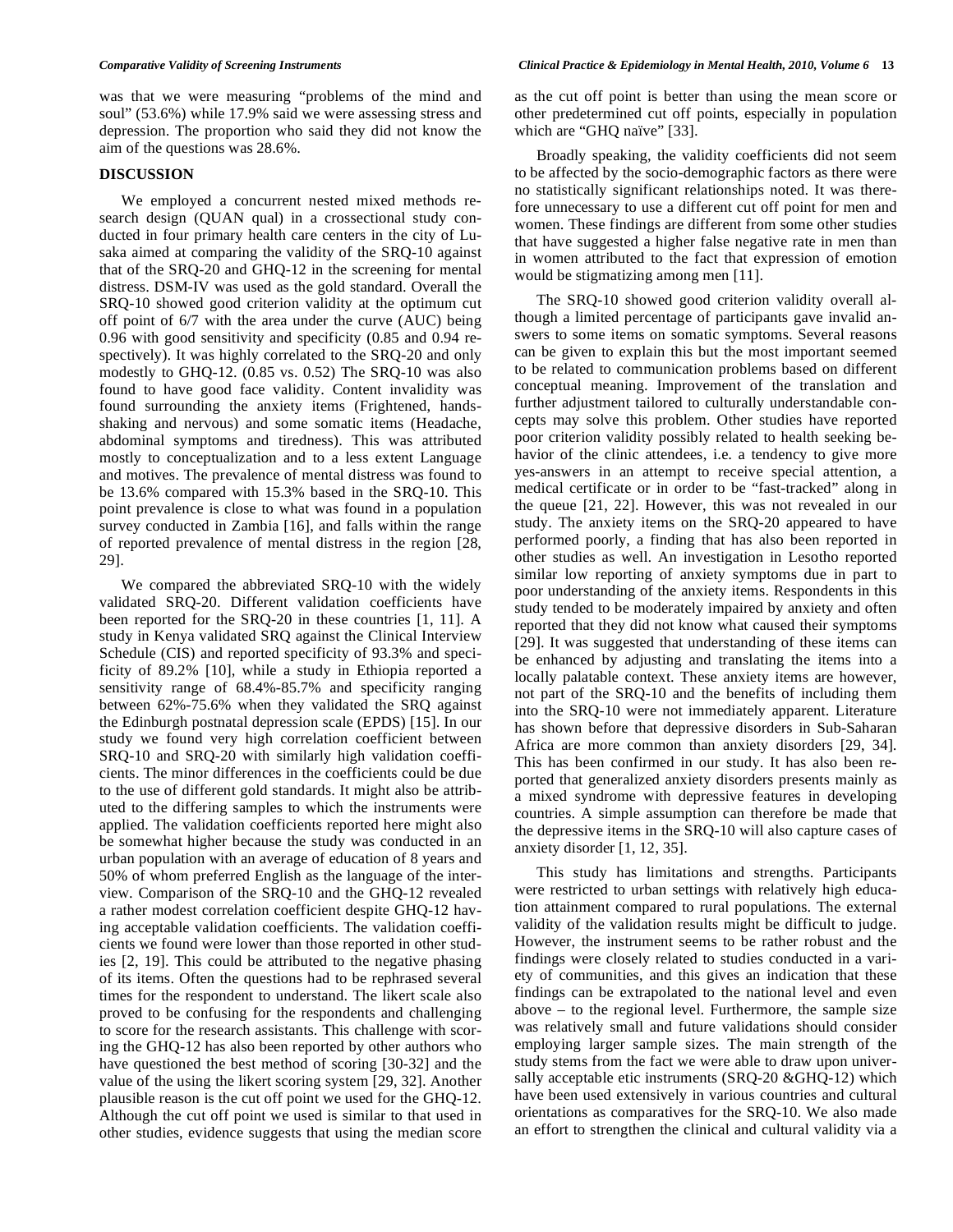standard translation and back-translation process and ensuring retention of the original meaning of the questions. This process gave us reasonable confidence to use these instruments across cultures [36, 37]. We also adopted a concurrent nested mixed methods design which was a powerfull tool in illuminating the content validity of the SRQ-items, hence supplementing the overall strength of these results. We believe therefore that these validation results can form a valid and reliable basis for further research in this field in the region.

# **CONCLUSION**

The present study has found that the SRQ-10 is a practical tool for measuring mental distress in primary health care. It has been shown to be robust when compared to other widely validated tools. (SRQ-20& GHQ-12) It has also been shown that the dichotomous response system appears to hold an advantage over the likert scales as it appeared to be easier to understand and yielded better results than those of an instrument scored on a likert scale. (GHQ-12) This has been shown to be true in other studies as well where the instruments were used for screening purposes [16, 29]. The SRQ-10 also holds an operational advantage as it is a shorter scale making it a more attractive option for use in busy primary health care services, in mental health surveys and also in general health surveys. To cover the whole range of mental disorders or to make diagnosis, it is imperative that it is coupled with other more comprehensive diagnostic scales [1].

# **IMPLICATIONS OF THE STUDY**

It has been reported previously that somatic symptoms associated with physical illness are often signs of mental distress [1, 37, 38]. In our study the respondents did not come to the clinic primarily for mental health problems but for other physical illnesses. This underscores the usefulness of screening questions for mental distress to patients with various medical conditions as this will help to identify at – risk-individuals. The study is also a call for the adoption of the SRQ-10 as preferred simple, straightforward protocol screening tool as most mental health screening tools are long and tedious imposing unbearable strain on the busy and understaffed health workers. We feel that the question items can easily be incorporated into existing patient assessment protocols, thus enhancing case finding at primary health care level.

# **LIST OF ABBREVIATIONS**

| <b>SRQ-20</b> | $=$      | Self-Reporting Questionnaire 20                                                 |  |  |  |
|---------------|----------|---------------------------------------------------------------------------------|--|--|--|
| <b>SRQ-10</b> | $=$      | Self-Reporting Questionnaire-10                                                 |  |  |  |
| GHQ-12        | $=$      | General Health Questionnaire                                                    |  |  |  |
| $DSM-1V$      | $=$      | Diagnostic and Statistical Manual of<br>Mental Disorder 4 <sup>th</sup> Edition |  |  |  |
| <b>OUAN</b>   | $=$      | Ouantitaive                                                                     |  |  |  |
| qual          | $\equiv$ | qualitative                                                                     |  |  |  |
| <b>ROC</b>    | $=$      | Receiver Operating Characteristics                                              |  |  |  |
| <b>AUC</b>    | $=$      | Area Under the Curve                                                            |  |  |  |
|               |          |                                                                                 |  |  |  |

# **ACKNOWLEDGEMENTS**

The authors would like to acknowledge David Sam Lackland for advice and in the critical revision of the final draft.

#### **REFERENCES**

and Education (NUFU).

- [1] World Health Organisation. A user's guide to the Self-Reporting Questionnaire (SRQ-20). World Health Organisation. Geneva 1994.
- [2] Araya R, Wynn R, Lewis G. Comparison of two self administered psychiatric questionnaires (GHQ-12 and SRQ-20) in primary care in Chile. Soc Psychiatry Psychiatr Epidemiol 1992; 27:168-73.
- [3] Goldberg D. The detection of psychiatric illness by questionnaire. London: Oxford University press 1972.
- [4] Giel R, Gezahegn Y, Van-Luuk JN. Psychiatric morbidity in 200 Ethiopian medical outpatients. Psychiatr Neural Neurochir 1968;  $71:169-76$ .
- [5] Giel R, Van-Luuk JN. Psychiatric morbidity in a small Ethiopian town. Br J Psychiatry 1969; 115:149-62.
- [6] Giel R, Van-Luuk JN. Pattern of Morbidity in general outpatient population as a guide to priorities in a medical curricullum. Trop Georg Med 1968; 20: 281-7.
- [7] Dormaar M, Giel R, Van-Luuk JN. Psychiatric illness in two contrasting Etiopian outpatient populations. Soc Psychol 1974; 9:155- 61.
- [8] Kortmann F. Problems in practicing psychiatry in Ethiopia. Ethiop Med J 1988; 26: 77-83.
- [9] Sen B, Wilkinson G, Mari J. Psychiatric morbidity in primary health care: a two-stage screening procedure in developing countries. Cost effectiveness and choice of Instruments. Br J Psychiatry 1987; 151: 33-8.
- [10] Dhadphale R, Ellison R, Griffin L. The frequency of psychiatric disorders among patients attending semi-urban and rural general out-patients clinics in Kenya. Br J Psychiatry 1983; 142:379-83.
- [11] Mari J, Williams P. A validity study of a psychiatric screening questionnaire (SRQ-20) in Primary Care in the city of Sao Paulo. Br J Psychiatry1986; 148: 23-6.
- [12] Bhagwanjee A, Parekh A, Paruk Z, Petersen I, Subedar H. Prevalence of minor Psychiatric disorder in an adult African rural community in South Africa. Psychol. Med. 1998; 28: 1137-47.
- [13] Reeler AP, Todd CH, An overview of Psychological disorders in psychiatric services in Zimbabwe. In proceedings o the primary mental health care workshop: University of Durban-Westville, Dept of Psychology: Kwazulu Natal 1994.
- [14] Aidoo M, Harpham T. The explanatory models of mental health amongst low income women and health care practitioners in Lusaka, Zambia. London: Oxford University press 2001; 16(2): 206- 13.
- [15] Hanlon C, Girmay M, Atalay A, *et al*. Detecting perinatal common mental disorders in Ethiopia: validation of the self-reporting questionnaire and the edinburgh postnatal depression scale. J Affect Disord 2008; 108: 251-62.
- [16] Chipimo PJ, Fylkesnes K. Mental distress in the general population in Zambia: impact of HIV and social factors. BMC Public Health 2009; 9: 298.
- [17] Strand HS, Dalgard OS, Tambs K, Rognerud M. Measuring the mental health status of the Norwegian population: A comparison of instruments SCL-25, SCL-10 and MHI-5 (SF-36). Nord J Psychiatry 2003; 57(2): 113-8.
- [18] Tambs K, Moum T. How well can s few questionnaire items indicate anxiety and depression? Acta Psychiatr Scand 1993; 87(5): 364-367.
- [19] Goldberg DP, Gater R, Sartorious N, *et al*. The validity of two versions of GHQ in the WHO study of mental illness in general health care. Psychol Med 1997; 27: 191-7.
- [20] Tafari SAF. Determinants of mental illness in a rural Ethiopian population. Soc Sci Med 1991; 32 (2): 197-201.
- [21] Kortmann F, Ten-Horn S. Comprehension and motivation in responses to a psychiatric screening instrument. Validity of the SRQ in Ethiopia. Br J Psychiatry 1988; 153: 95-101.